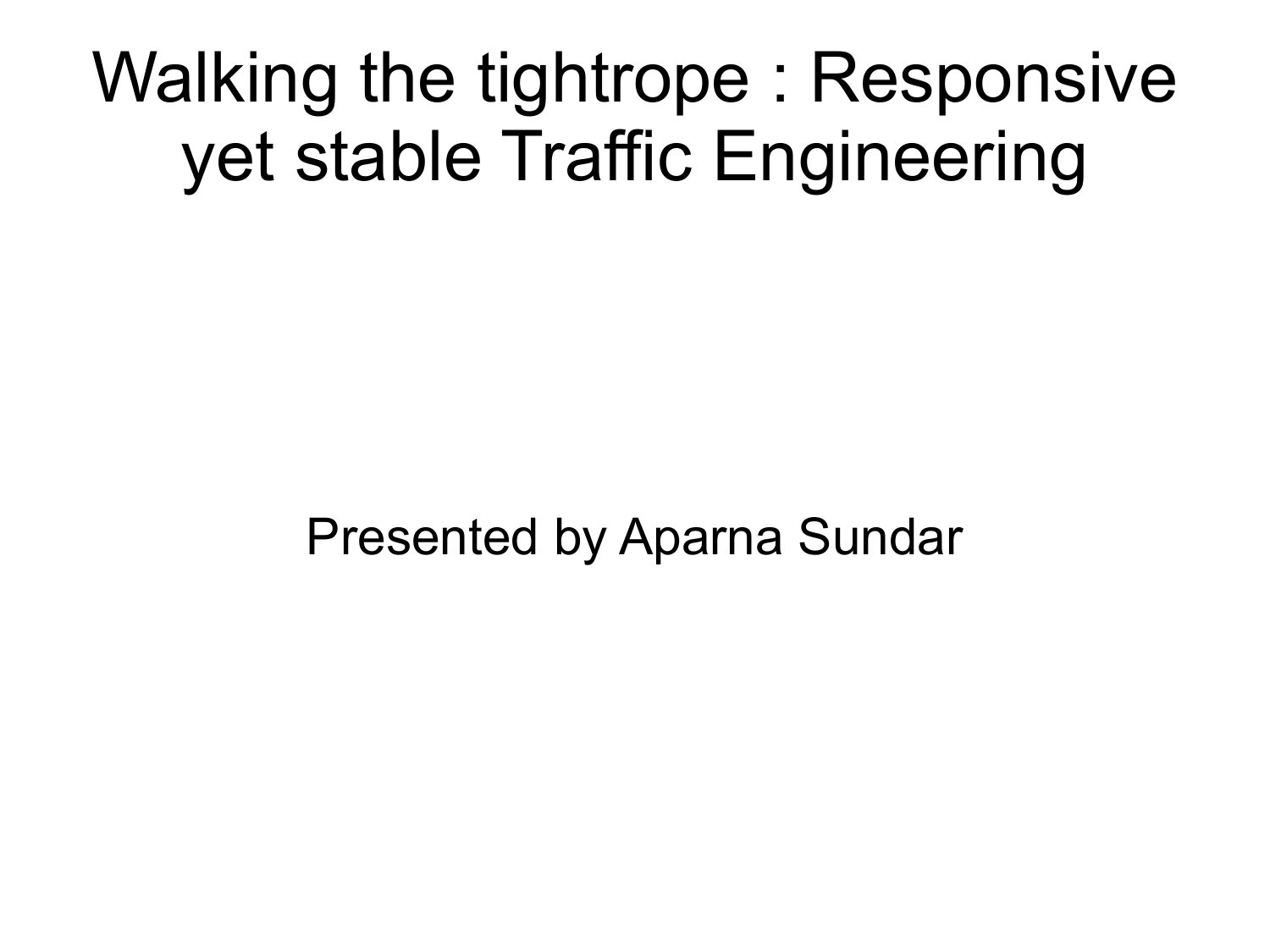### Problem Definition and current solutions

- TE problem definition
- Offline Methods OSPF-TE , MPLS
- Online Methods MATE, TeXCP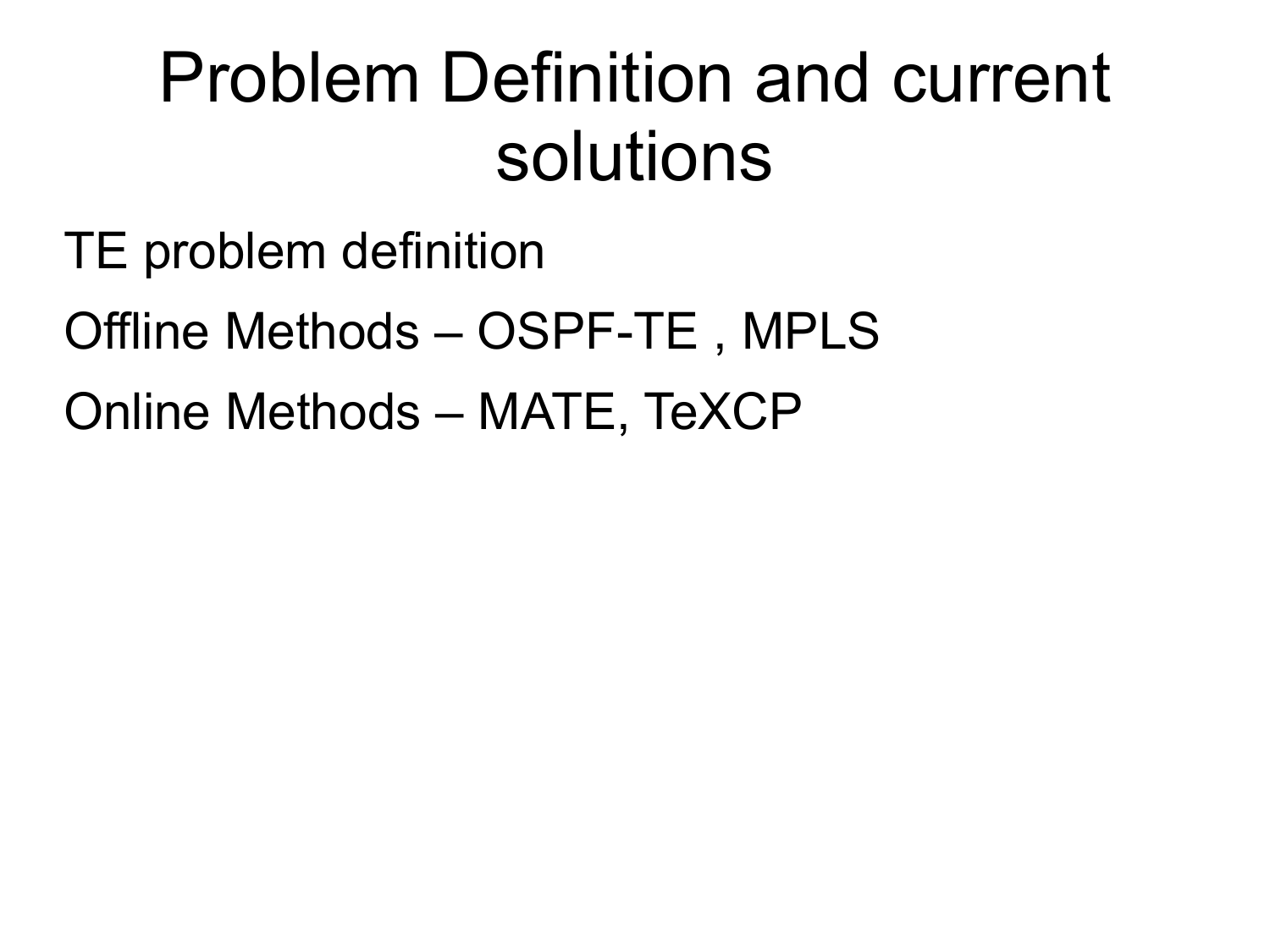# Inadequecy of Offline methods

- Cannot react to real-time traffic reroutes.
- Load distribution not guarenteed to be optimal.
- Suboptimal reaction to failure.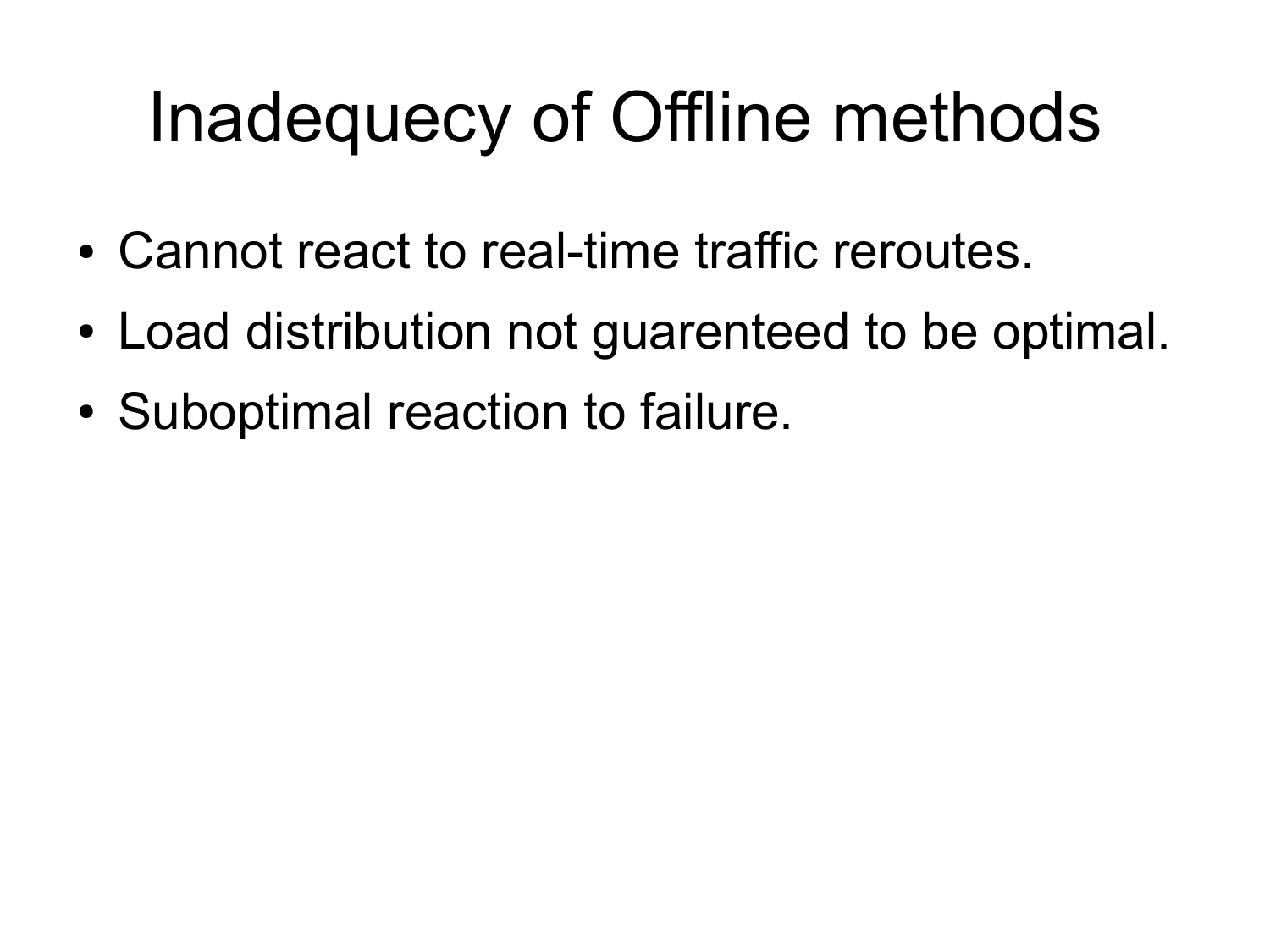# Online methods

- Should react to real-time traffic demands and failures.
- Prior approaches centralized, assuming a global oracle, lacking stability analysis. Eg MATE.
- $\bullet$  TeXCP distributed and stable.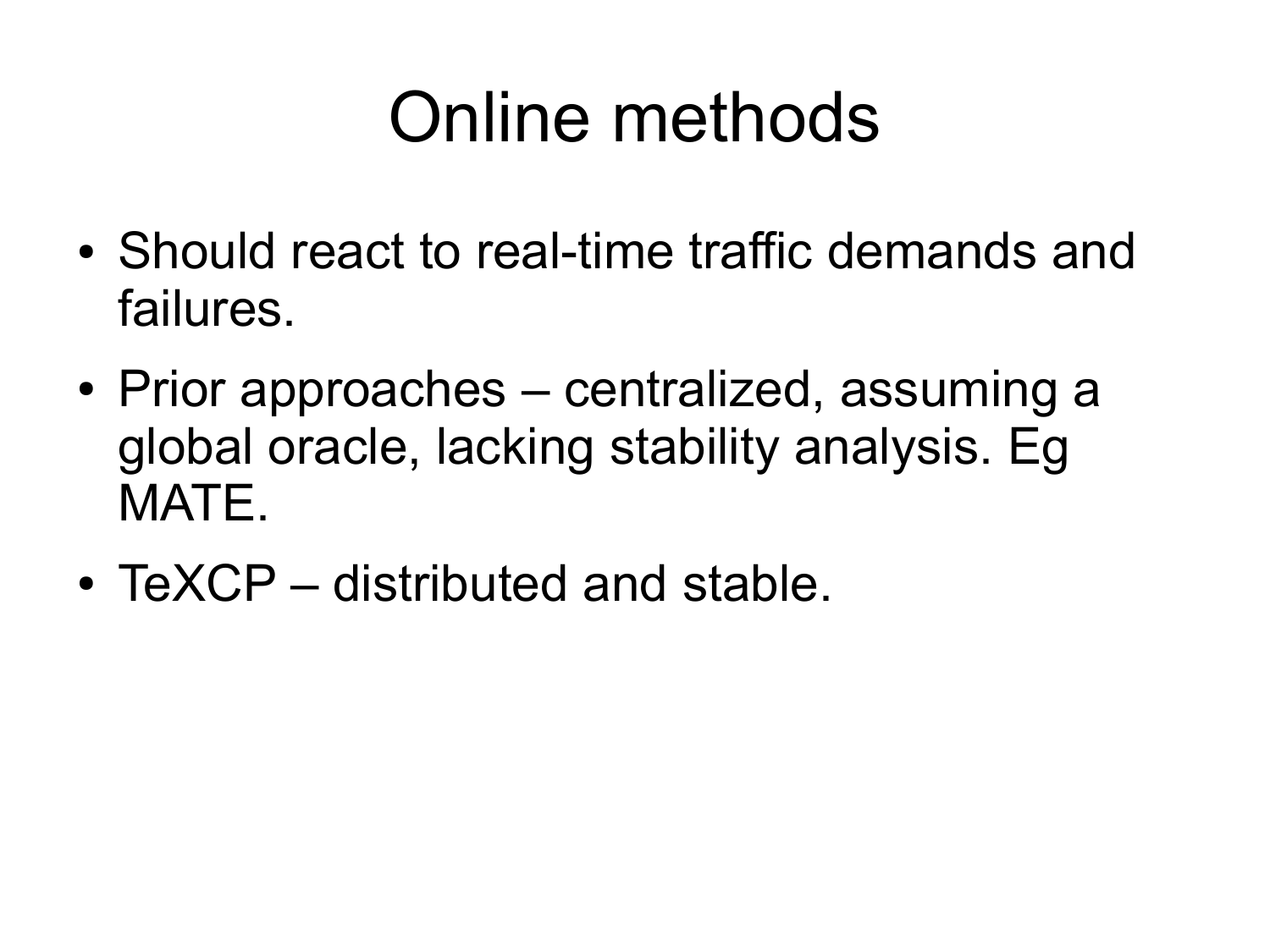# Summary of Results

- For same traffic demands, TeXCP supports same utilisation and failure resiliance with a third of the capacity as traditional offline methods.
- Network utilization is always within a few percentage points of optimal value.
- Prefers shorter routes while trimming long routes that are not useful.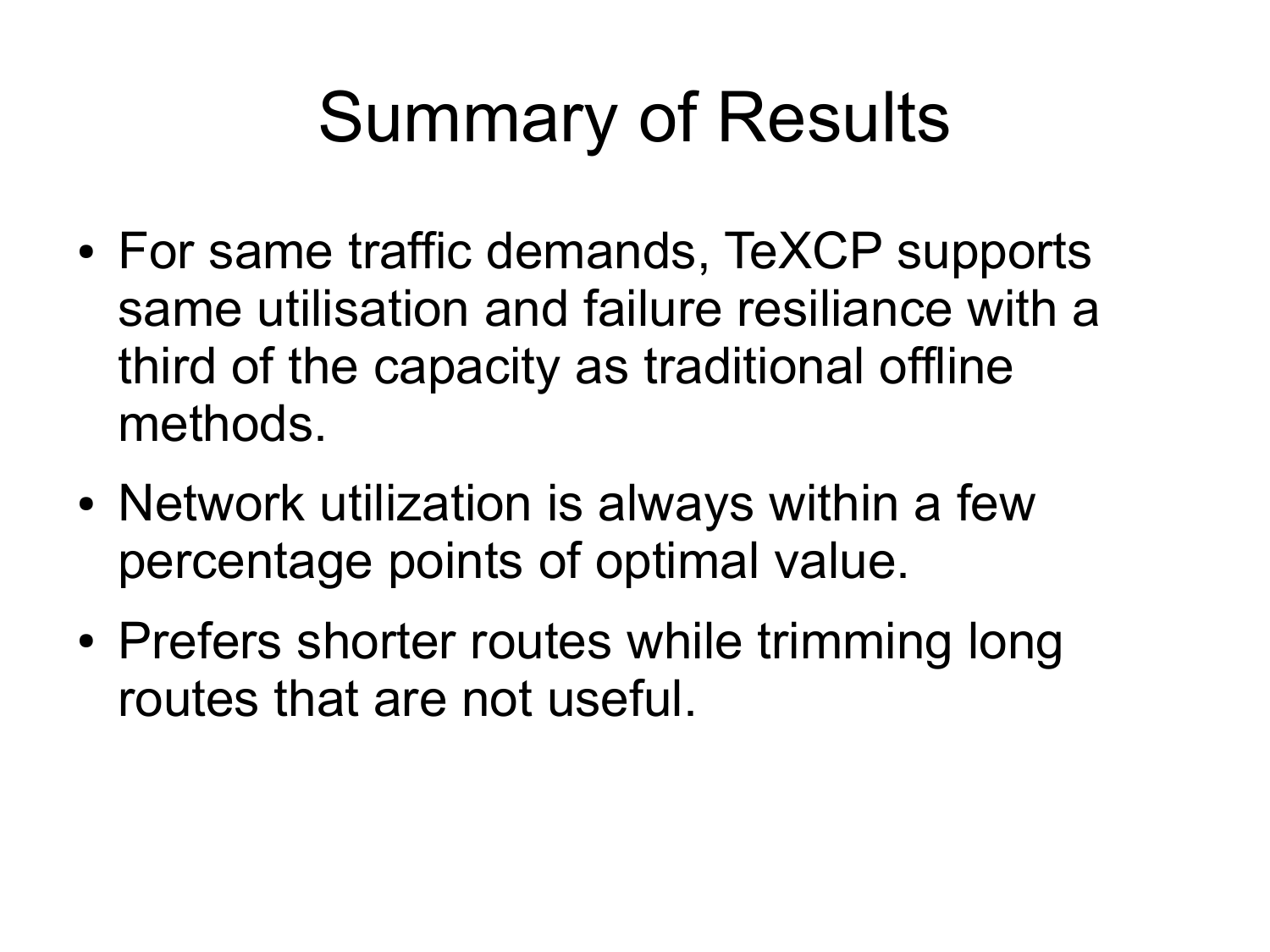# Big Picture

- Two Components
- Load Balancer : multiple paths delivering demands from ingress to egress router, moving traffic from over-utilized to under utilized paths.
- Closed loop Feed Back controller: collects network feedback at faster time scale than LB to ensure traffic stability.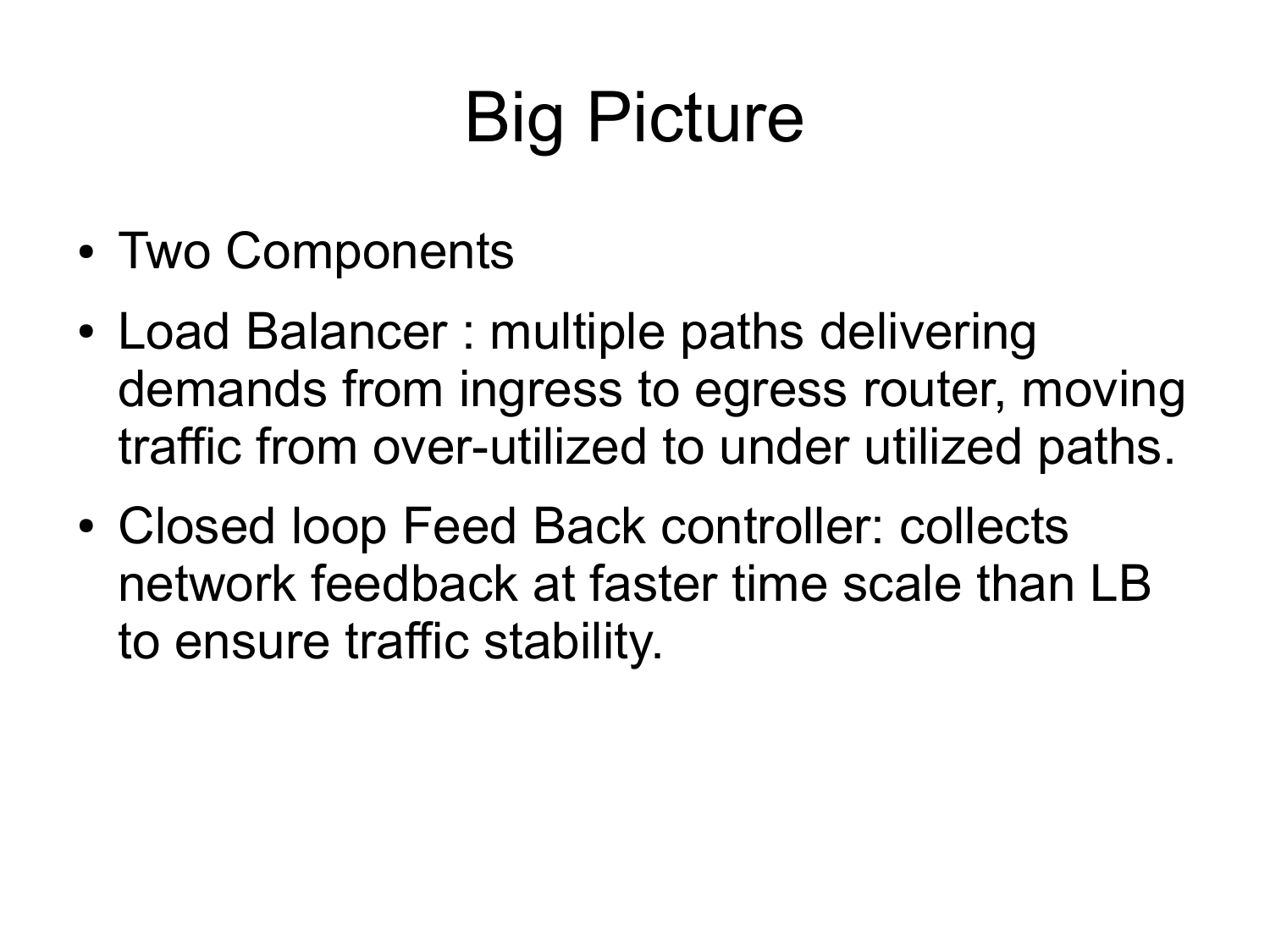#### Diagram, Explanation of terms



Figure 1: For each Ingress-Egress (IE) pair, there is a TeXCP agent at the ingress router, which balances the IE traffic across available paths in an online, distributed fashion.

| Var               | <b>Definition</b>                                                           |
|-------------------|-----------------------------------------------------------------------------|
| $R_{\varepsilon}$ | Total Traffic Demand of IE pair s                                           |
| $P_{\varepsilon}$ | Set of paths available to IE pair s                                         |
| $r_{sp}$          | Traffic of IE pair s sent on path p. i.e., $R_{\sigma} = \sum r_{\sigma p}$ |
| $x_{sp}$          | Fraction of IE, s, traffic sent on path $p$ , called path weight.           |
| $u_{sp}$          | The utilization of path $p$ observed by $I\!E$ pair $s$                     |
| $u_l$             | The utilization of link l                                                   |
| $\overline{C_l}$  | The capacity of link l                                                      |
| $P_l$             | Set of paths that traverse link l                                           |
| $\overline{u}_s$  | Weighted average utilization of paths used by $\overline{IE}$ pair $s$      |

#### Table 2: The variables most-used in the paper. All of these variables are functions of time.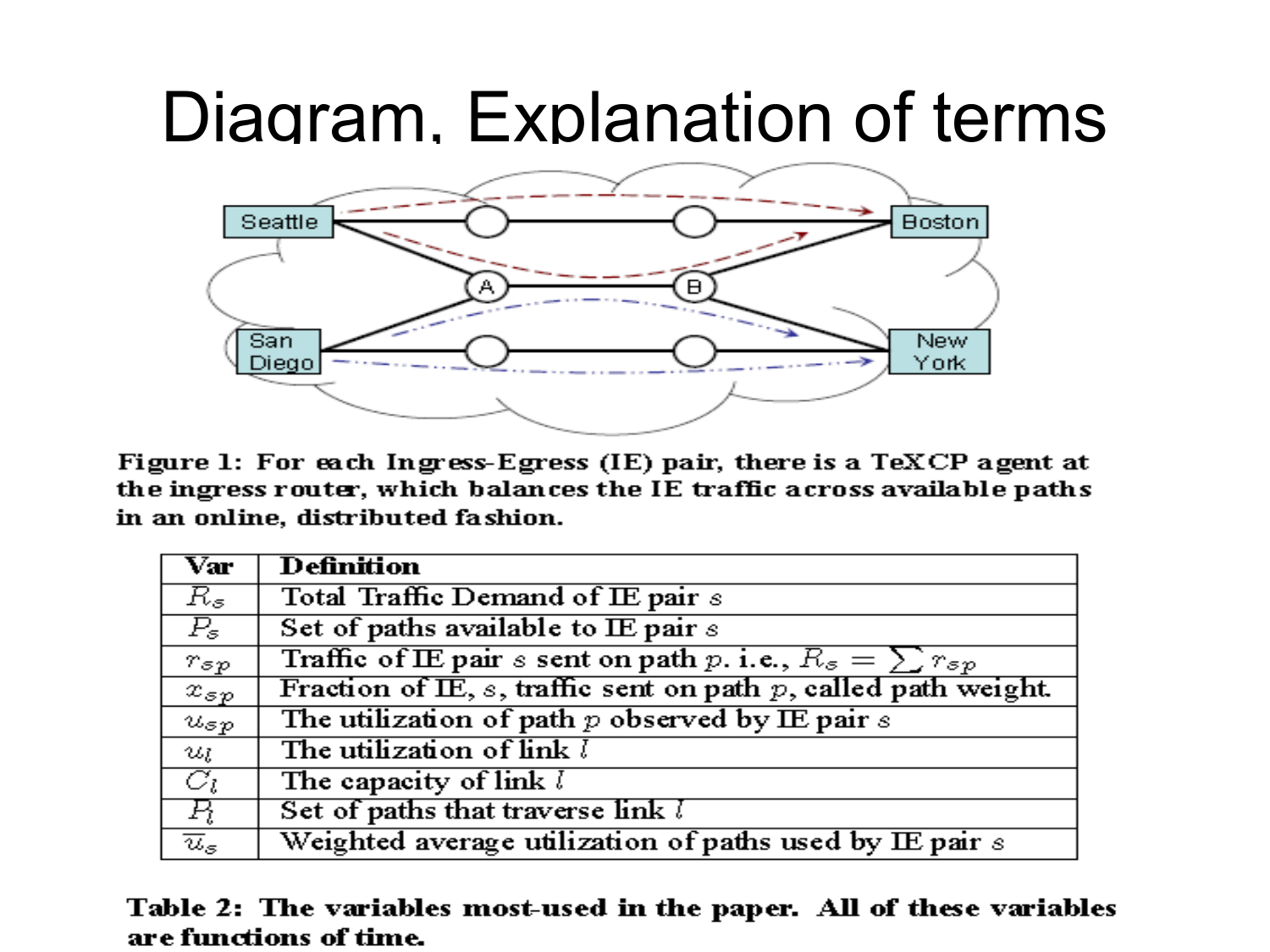#### LP Formulation at each IE pair

$$
\min_{x_{sp}} \max_{l \in L} u_l,\tag{1}
$$

subject to the constraints:

$$
u_{l} = \sum_{s} \sum_{p \in P_{s}, p \ni l} \frac{x_{sp} \cdot R_{s}}{C_{l}},
$$
\n
$$
\sum_{p \in P_{s}} x_{sp} = 1, \quad \forall s,
$$
\n
$$
x_{sp} \geq 0, \quad \forall p \in P_{s}, \forall s.
$$
\n(4)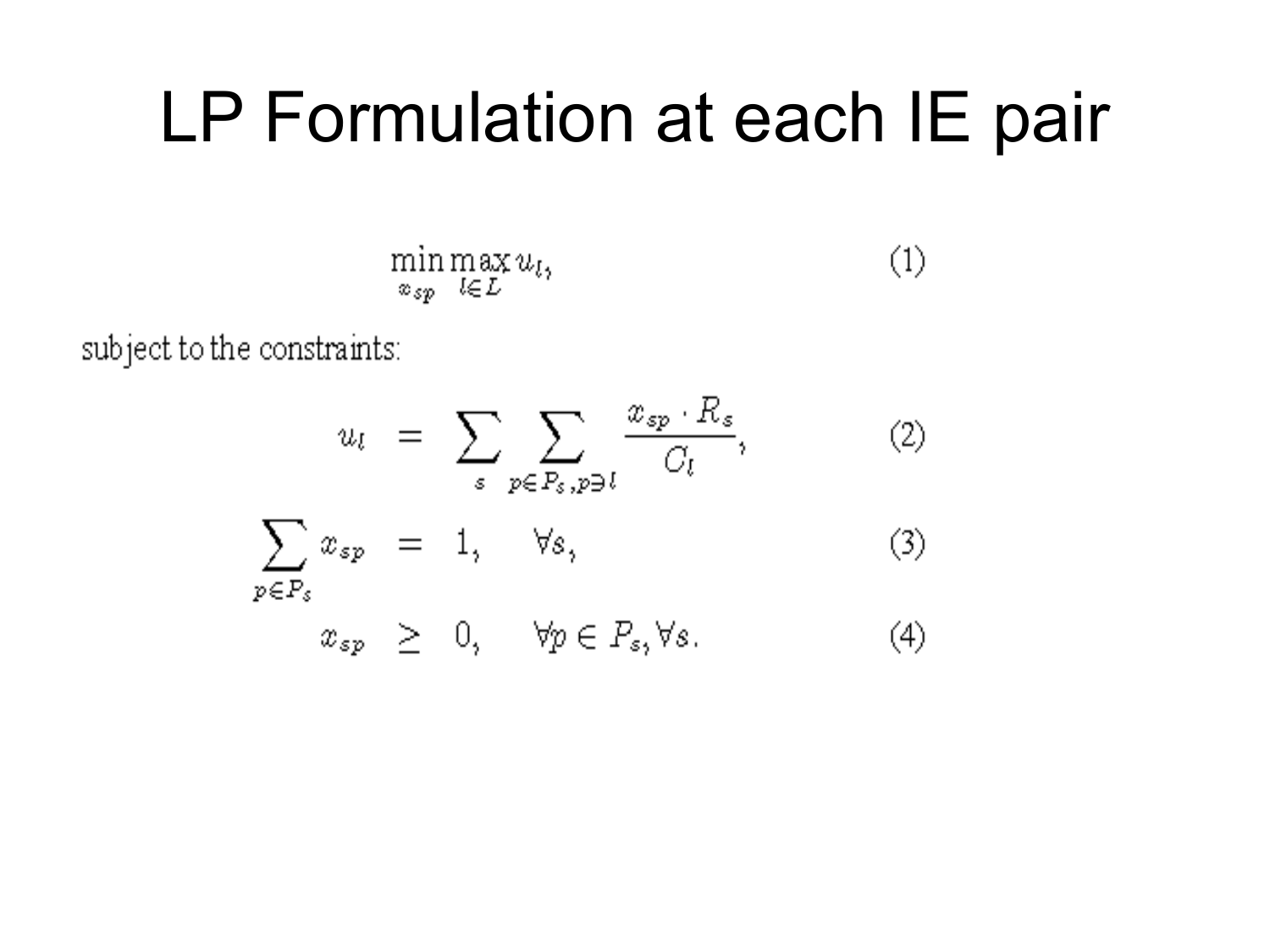### Path Selection,Probing Network state

- Path Selection:
- ISP picks set of K shortest paths that it can use.
- Probing Network state:
- Maintain probe timer, Tp, to maintain track of path utilization. Tp > RTT.
- Probe packet with updatable utilization field sent by ingress node. Egress node sends it back to app agent.
- Probe loss: estimate util to max $(1,p \cup sp)$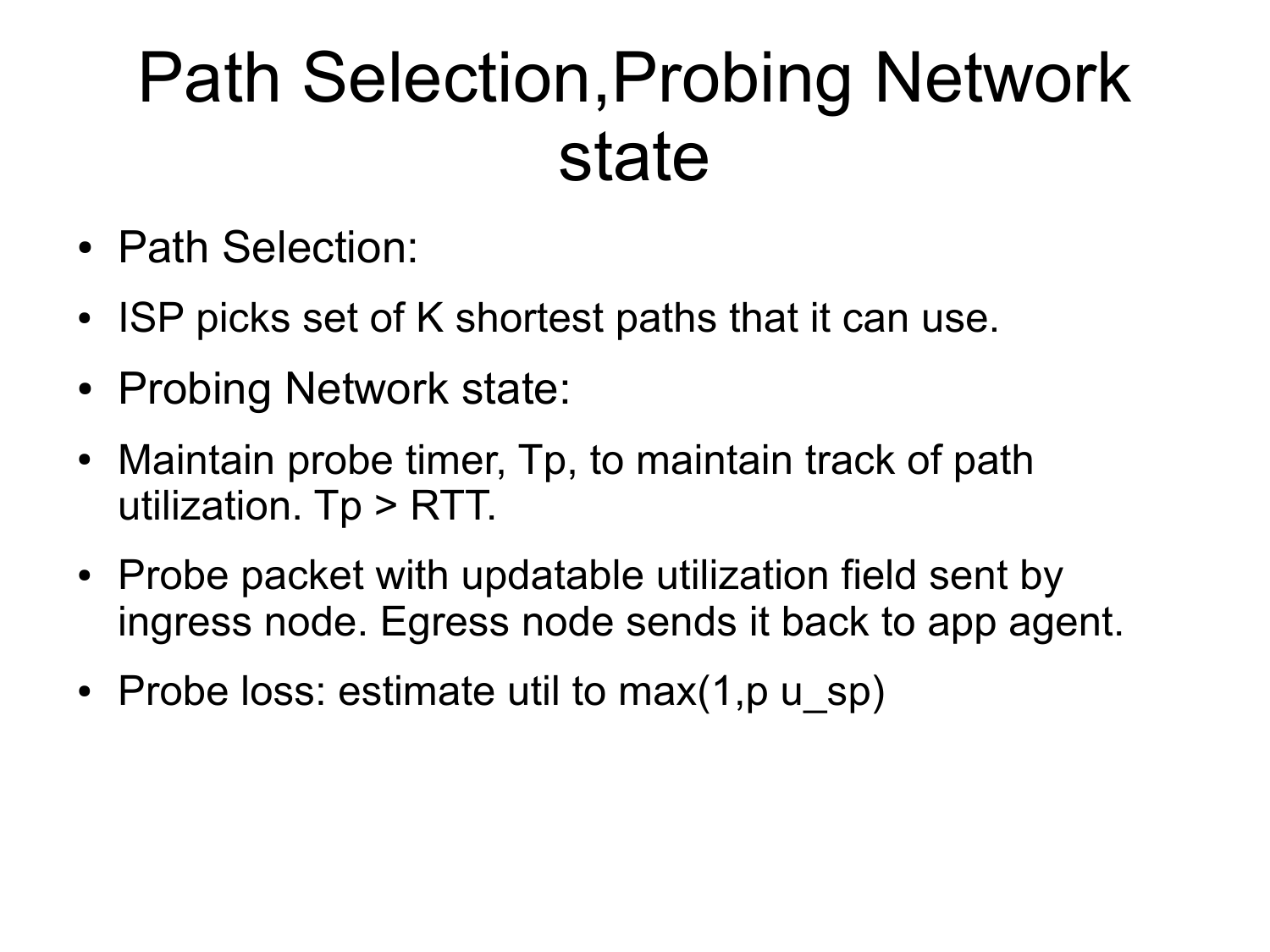### Load Balancer

- Each agent maintains a decision timer, which fires every Td sec, > 5Tp.
- each time the agent, computes change in fraction of IE traffic sent on path p.
- At eqbm, x sp is constant, traffic is conserved, no negative traffic possible,updates should decrease max utilization.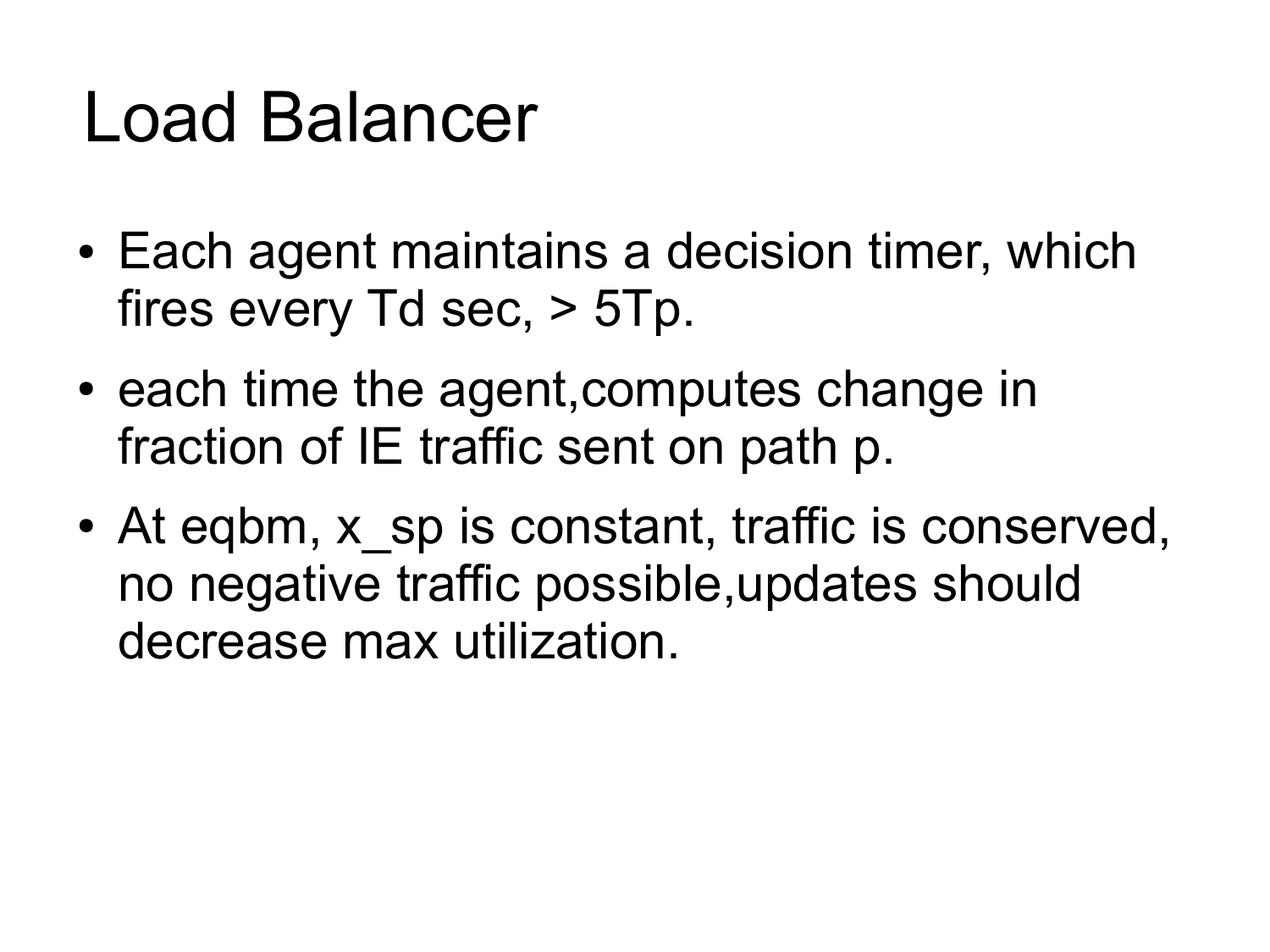# Load Balancer (contd)

$$
\Delta x_{sp} = \begin{cases} \frac{r_{sp}}{\sum_{p' \mid r_{sp'}}} (\overline{u}_s - u_{sp}) & \forall p, u_{sp} > u_{min} \\ \frac{r_{sp}}{\sum_{p' \mid r_{sp'}}} (\overline{u}_s - u_{sp}) + \epsilon & p, u_{sp} = u_{min}. \end{cases}
$$

- Intuition: path whose util is greater than avg shd dec its rate while path whose util isbelow avg should increase its rate.
- Change in traffic is proportional to current traffic on path (which is prop to util).
- Use of epsilon to re-use or restart util on a path.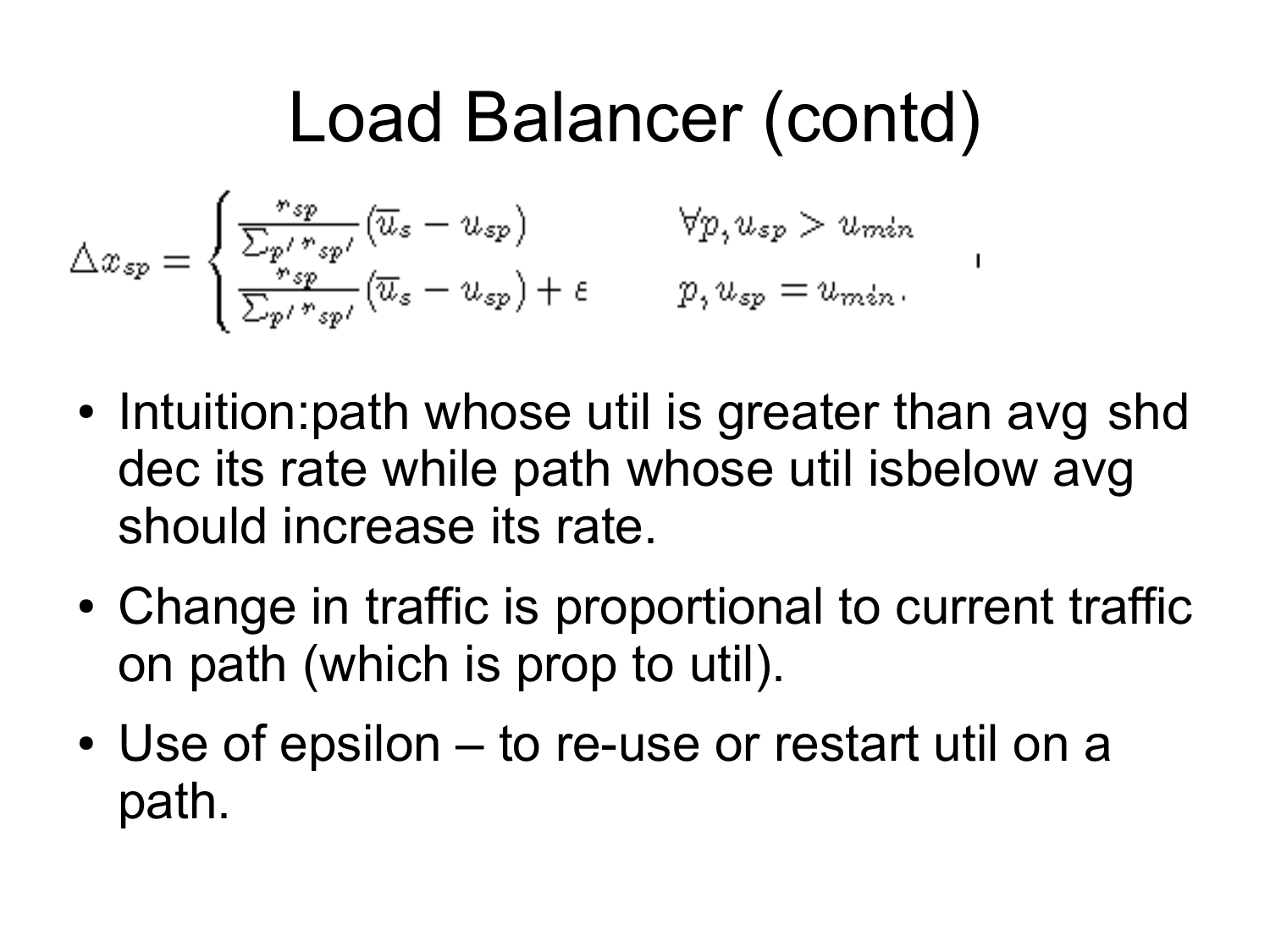# Preventing Oscillations , Managing **Congestion**

- Two agents working independantly may shift flow to link that was previously under-utilized.
- Solution (inspired by XCP)
- Compute aggregate feedback:  $\Phi = \alpha \cdot T_p \cdot S \beta \cdot Q$ ,
- Compute per IE flow feedback based on a Max-Min approach:  $\Phi \geq 0 \Rightarrow \delta^+ = \frac{\Phi}{M}, \delta^- = 0,$
- $\Phi < 0 \Rightarrow \delta^+ = 0, \delta^- = \frac{\Phi}{\delta t},$  $\bullet$
- Positive feedback added, negative multiplied.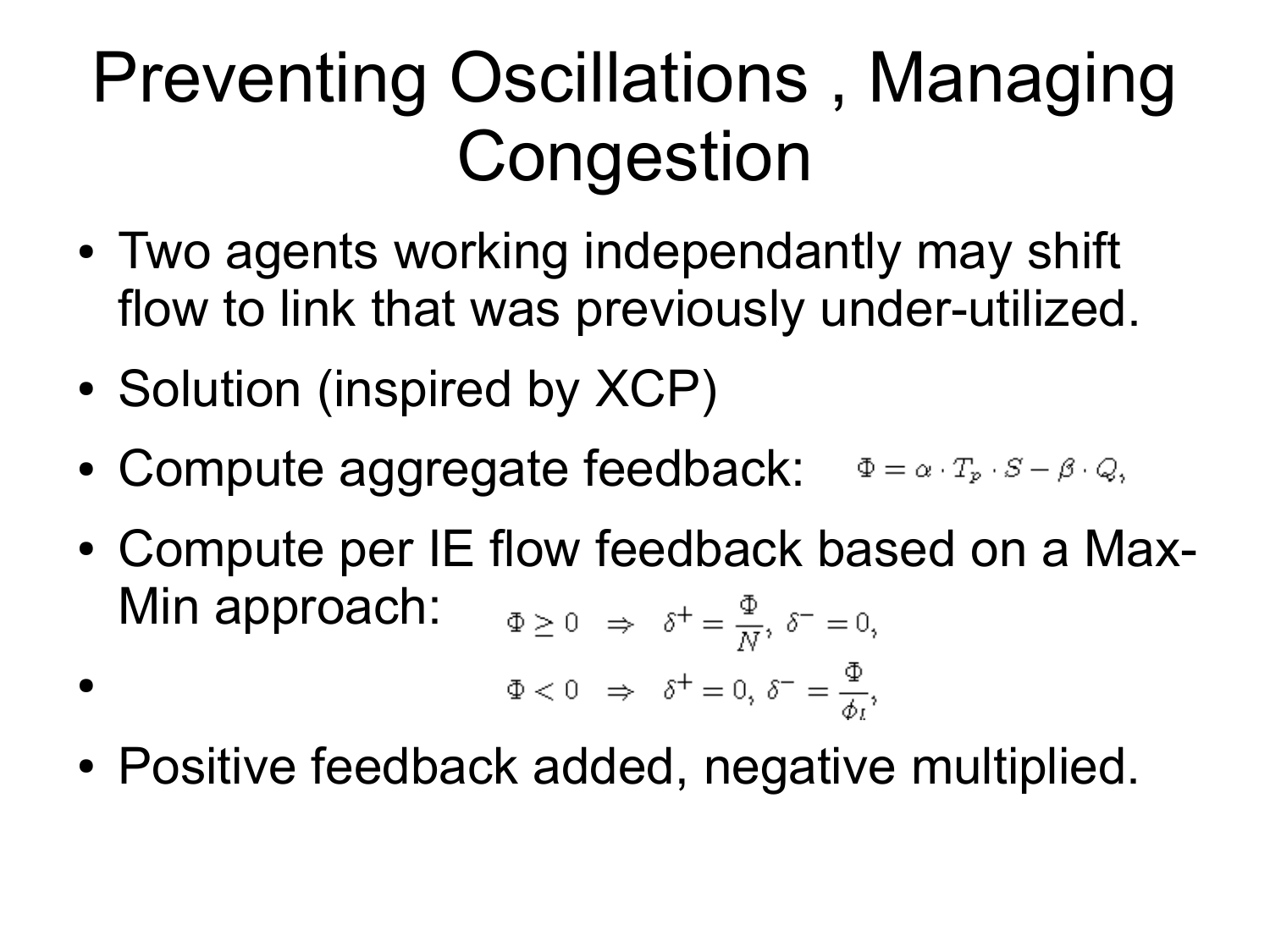# Preventing Oscillations , Managing Congestion(contd)

 $g_{\varepsilon p} = g_{\varepsilon p} + \delta^+ - \delta^- \times g_{\varepsilon p}$ 

- Sending feedback to agents using probe.
- g sp is allowed rate on path p.
- Actual rate =  $min(g_sp, x_sp R_s)$ .
- Prefer to use shorter paths: Use weighted max-min fairness to push a preference for shorter paths.
- Heuristic : Shorter paths better for better network utilisations



Figure 2: Probe Packet. Feedback is returned in two fields because Positive Feedback is additive while Negative Feedback is multiplicative.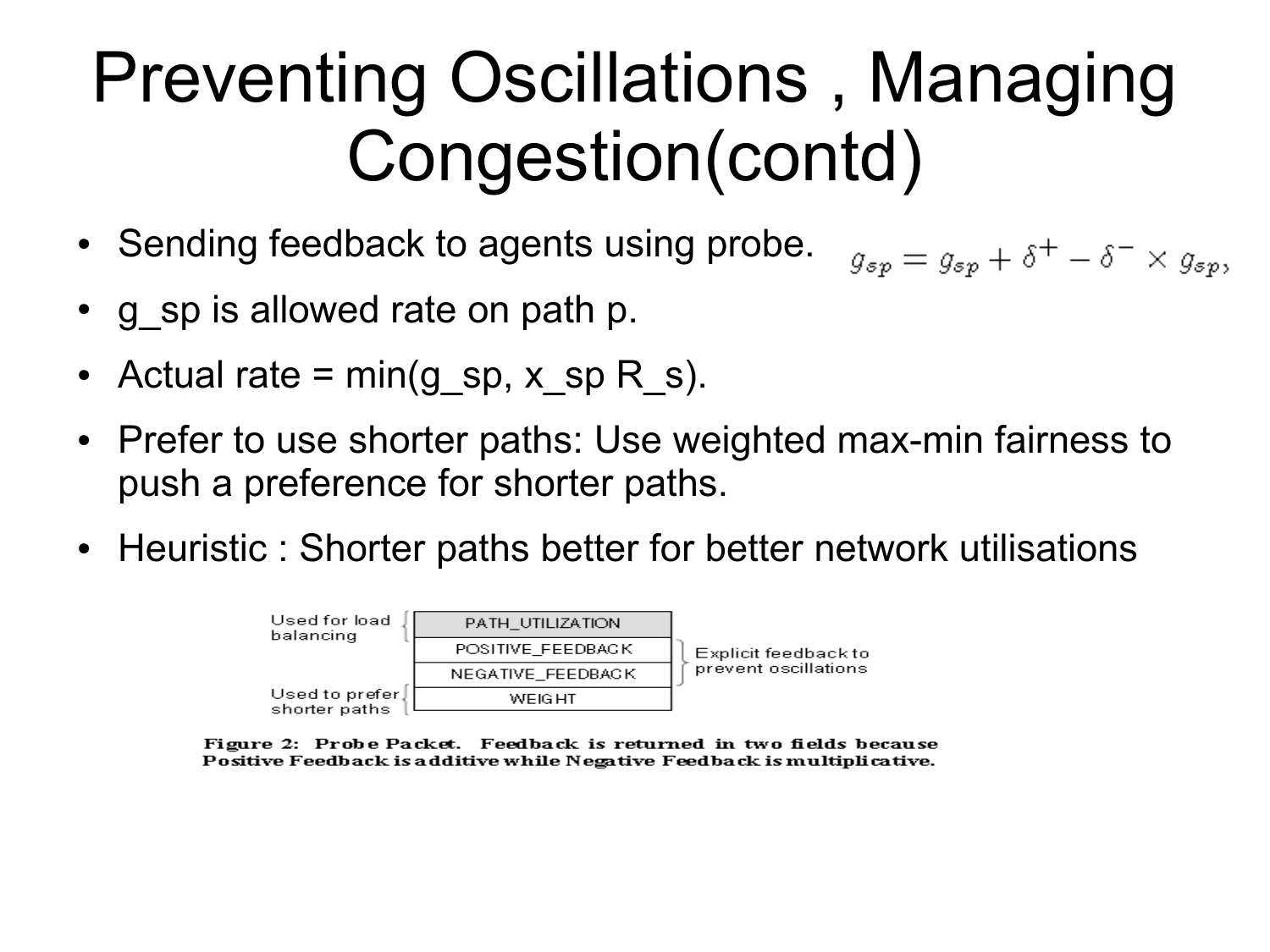# Analysis

- Computation of explicit feedback for each pair, by load balancer, that leads to more stable per-IE flow rates and subsequently utilizations.
- Effect of feedback on network, "mostly" done by the time load balancer kicks into action ie,the explicit feedback brings path util to 90% of desired value, before the next time any of the load balancers need to make a decision.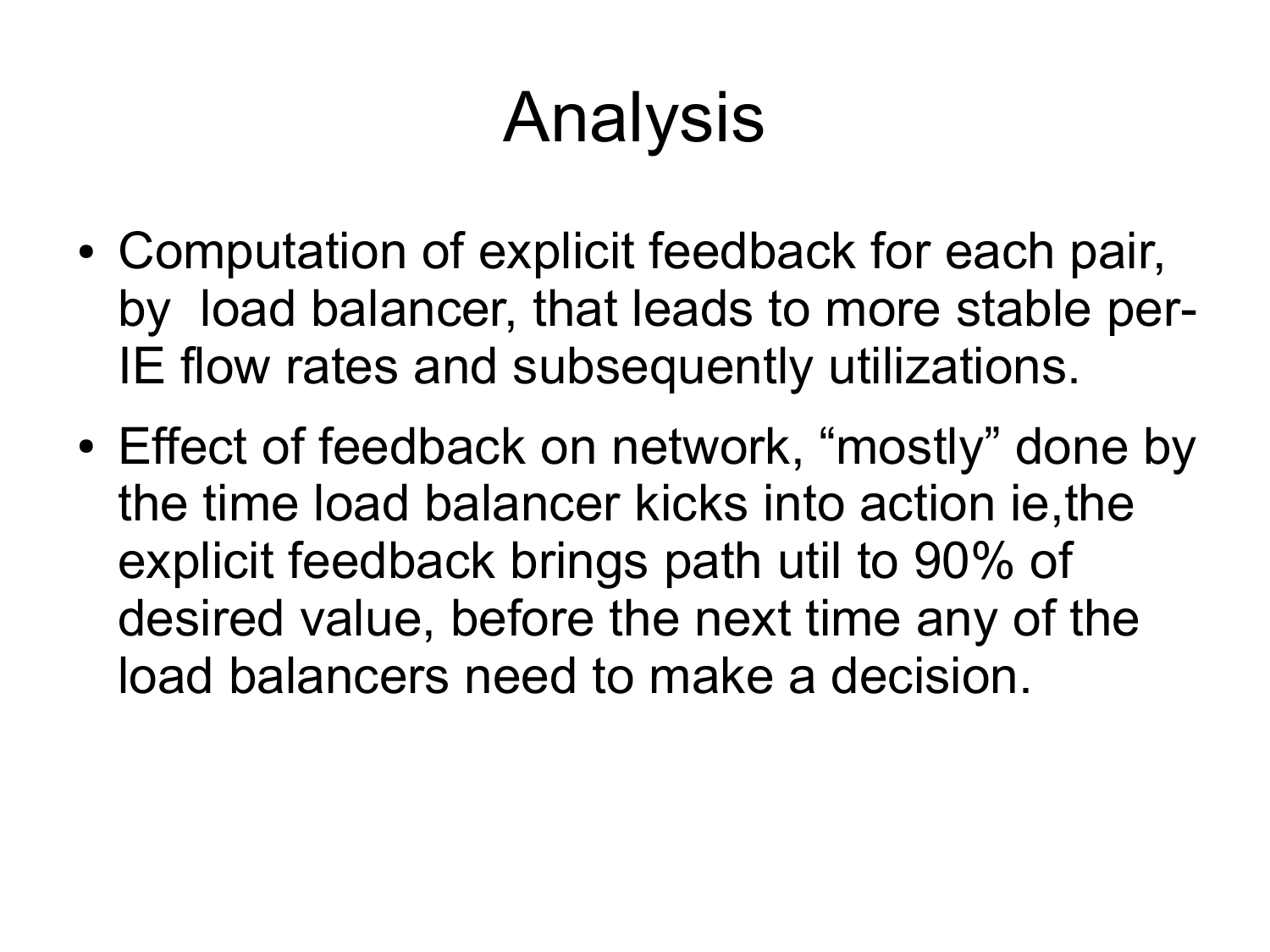#### Results and Comparision



within a few percent of the optimal, and much closer to optimal than OSPF-TE or InvCap. Figure shows both average (thick bars) and maximum (thin bars) taken over 40 TMs.



Figure 5: When traffic deviates from TM by a margin, TeXCP stays within a few percent of the optimal max-utilization;  $OSPF-TE_{Base}$  and OSPF-TE $_{Multi=TM}$  lead to much larger max-utilization.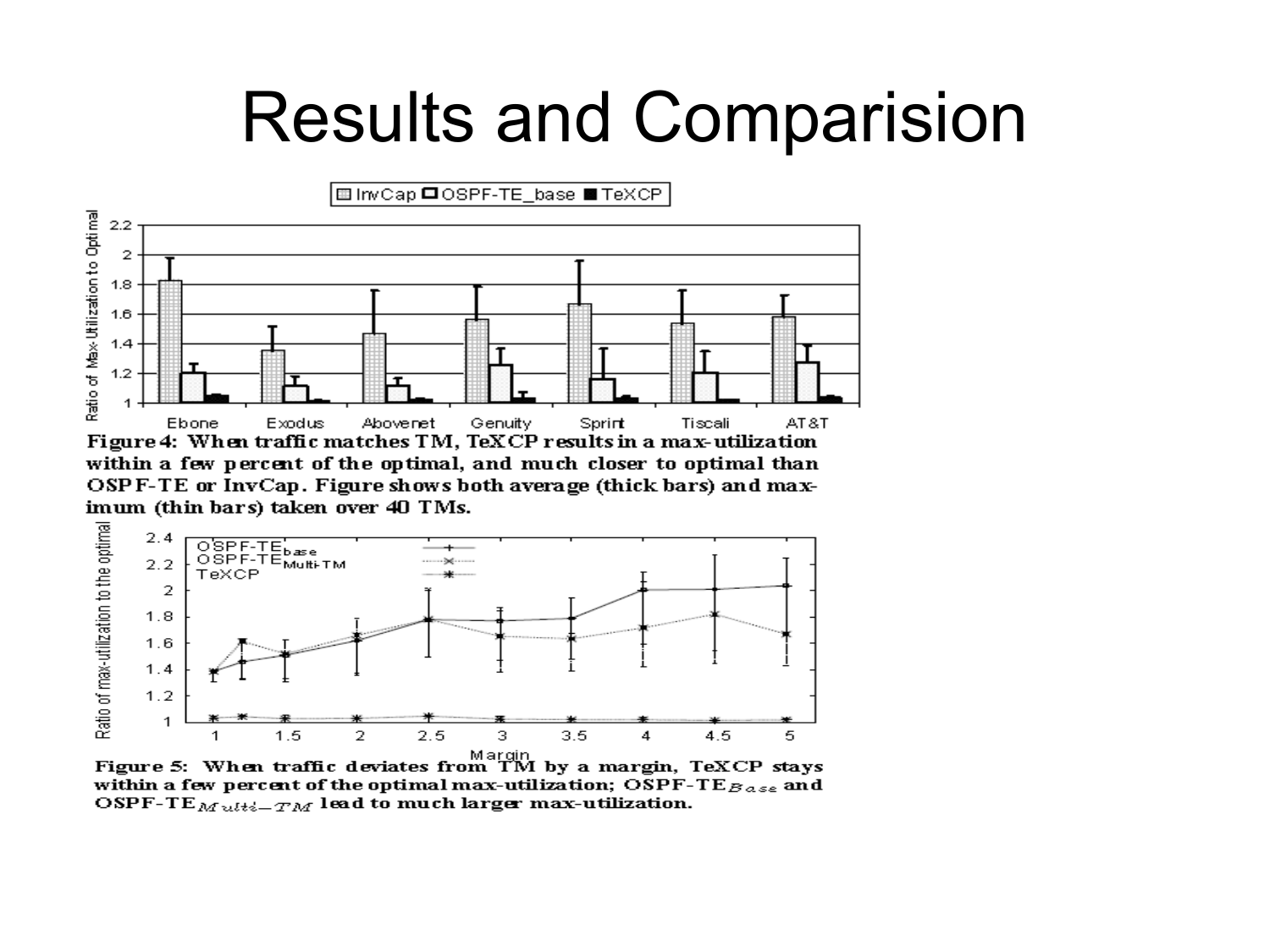#### Results and comparision (contd)



Figure 6: Under failures, TeXCP's max-utilization is within a few percent of the optimal; InvCap, OSPF-TE $_{Base}$ , and OSPF-TE $_{Failing}$ become highly suboptimal. Figure shows the  $90th$  percentile (thick) and maximums (thin) taken over multiple TMs.